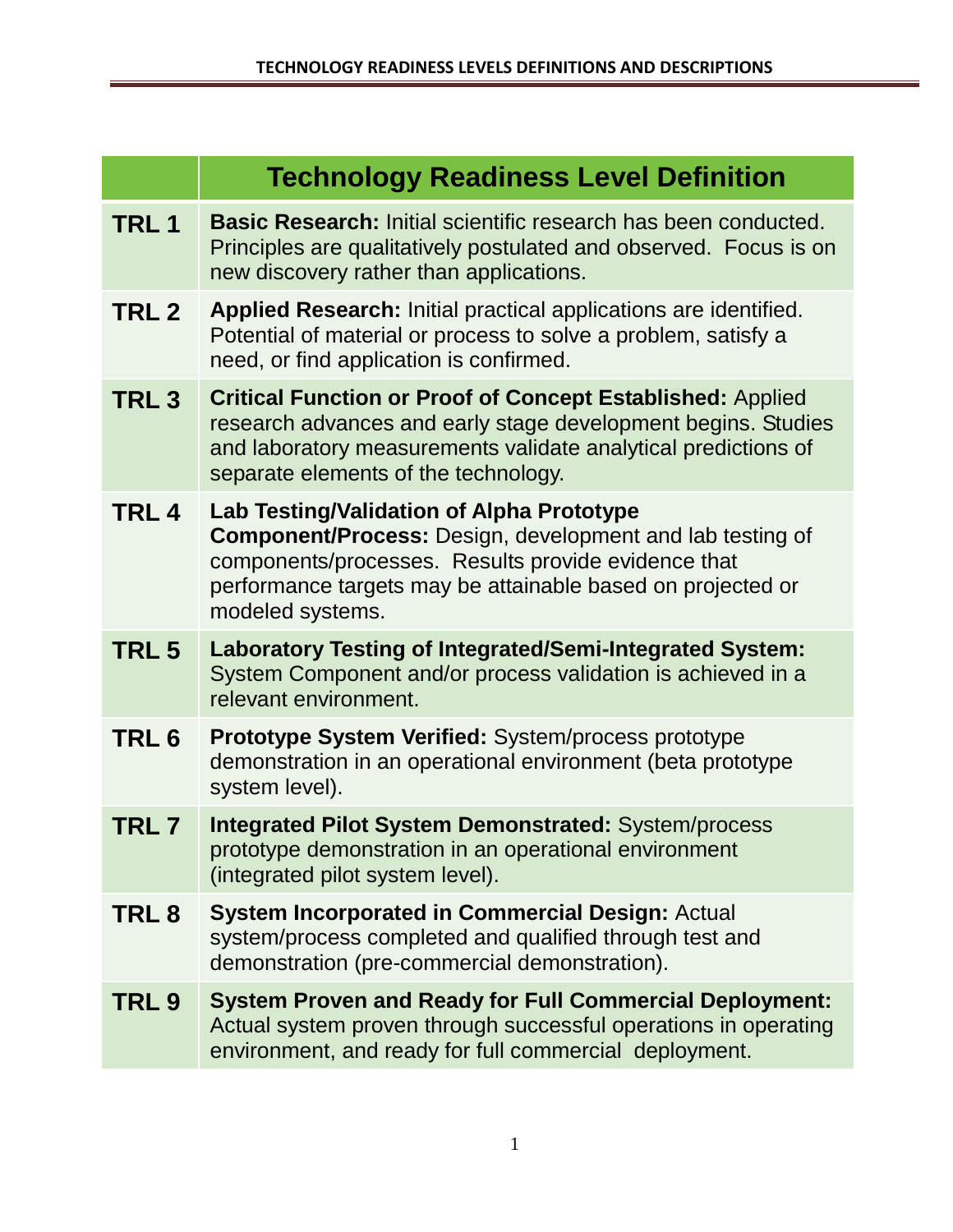| <b>TRL 1 Definition</b>                 |                                                                        |
|-----------------------------------------|------------------------------------------------------------------------|
|                                         | <b>TRL 1 Description</b>                                               |
| Basic Research. Initial scientific      | Basic principles are observed. Focus is on fundamental understanding   |
| research begins. Examples include       | of a material or process.                                              |
| studies on basic material properties.   |                                                                        |
| Principles are qualitatively postulated |                                                                        |
| and observed.                           |                                                                        |
| <b>TRL 2 Definition</b>                 |                                                                        |
|                                         | <b>TRL 2 Description</b>                                               |
| Applied Research. Initial practical     | Once basic principles are observed, practical applications can be      |
| applications are identified. Potential  | identified. Applications are speculative, and there may be no proof or |
| of material or process to satisfy a     | detailed analysis to support the assumptions. Examples are still       |
| technology need is confirmed.           | limited to analytic studies. Supporting information includes           |
|                                         | publications or other references that outline the application being    |
|                                         | considered and that provide analysis to support the concept. The step  |
|                                         | up from TRL 1 to TRL 2 moves the ideas from basic to applied           |
|                                         | research. Most of the work is analytical or paper studies with the     |
|                                         | emphasis on understanding the science better. Experimental work is     |
|                                         | designed to corroborate the basic scientific observations made during  |
|                                         | TRL 1 work.                                                            |
| <b>TRL 3 Definition</b>                 | <b>TRL 3 Description</b>                                               |
| Critical Function, i.e., Proof of       | Analytical studies and laboratory-scale studies are designed to        |
| <b>Concept Established.</b> Applied     | physically validate the predictions of separate elements of the        |
| research continues and early stage      | technology. Supporting information includes results of laboratory      |
| development begins. Includes studies    | tests performed to measure parameters of interest and comparison       |
| and initial laboratory measurements     | to analytical predictions for critical components. At TRL 3            |
| to validate analytical predictions of   | experimental work is intended to verify that the concept works as      |
| separate elements of the technology.    | expected. Components of the technology are validated, but there is     |
| Examples include research on            | no strong attempt to integrate the components into a complete          |
| materials, components, or processes     | system. Modeling and simulation may be used to complement              |
| that are not yet integrated.            | physical experiments.                                                  |
| <b>TRL 4 Definition</b>                 | <b>TRL 4 Description</b>                                               |
| Laboratory Testing/Validation of        | The basic technological components are integrated to establish that    |
| Alpha Prototype                         | the pieces will work together. This is relatively "low fidelity"       |
| Component/Process. Design,              | compared with the eventual system. Supporting information includes     |
| development and lab testing of          | the results of the integrated experiments and estimates of how the     |
| technological components are            | experimental components and experimental test results differ from      |
| performed. Results provide evidence     | the expected system performance goals. TRL 4-6 represent the bridge    |
| that applicable component/process       | from scientific research to engineering, from development to           |
| performance targets may be              | demonstration. TRL 4 is the first step in determining whether the      |
| attainable based on projected or        | individual components will work together as a system. The goal of      |
| modeled systems.                        | TRL 4 should be the narrowing of possible options in the complete      |
|                                         | system.                                                                |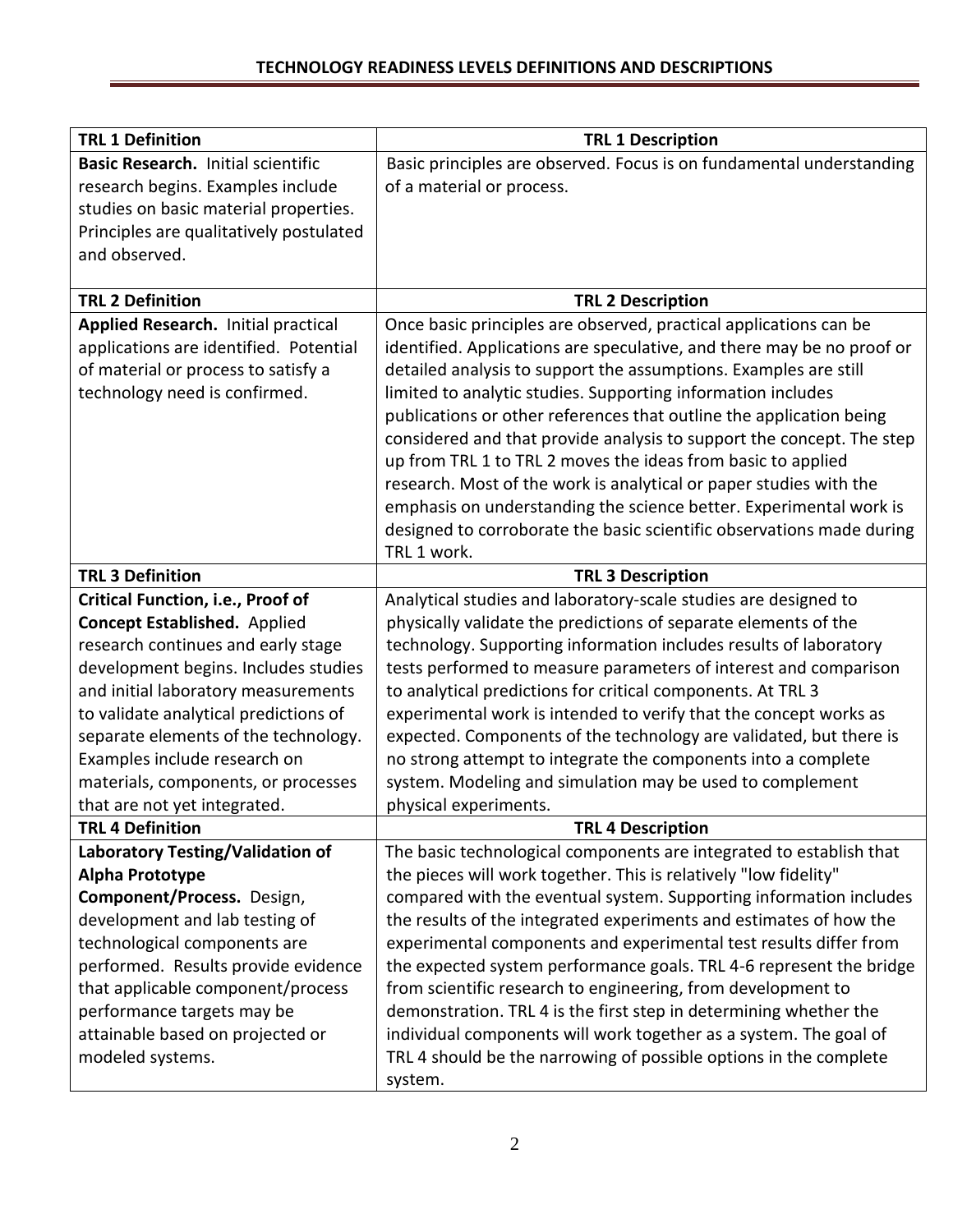| <b>TRL 5 Definition</b>             | <b>TRL 5 Description</b>                                                  |
|-------------------------------------|---------------------------------------------------------------------------|
| <b>Laboratory Testing of</b>        | The basic technological components are integrated so that the system      |
| Integrated/Semi-Integrated System.  | configuration is similar to (matches) the final application in almost all |
| Component and/or process validation | respects. Supporting information includes results from the laboratory     |
| in relevant environment- (Beta      | scale testing, analysis of the differences between the laboratory and     |
| prototype component level).         | eventual operating system/environment, and analysis of what the           |
|                                     | experimental results mean for the eventual operating                      |
|                                     | system/environment. The major difference between TRL 4 and 5 is           |
|                                     | the increase in the fidelity of the system and environment to the         |
|                                     | actual application. The system tested is almost prototypical. Scientific  |
|                                     | risk should be retired at the end of TRL 5. Results presented should      |
|                                     | be statistically relevant.                                                |
| <b>TRL 6 Definition</b>             | <b>TRL 6 Description</b>                                                  |
| Prototype System Verified.          | Engineering-scale models or prototypes are tested in a relevant           |
| System/process prototype            | environment. This represents a major step up in a technology's            |
| demonstration in an operational     | demonstrated readiness. Examples include fabrication of the device        |
| environment- (Beta prototype system | on an engineering pilot line. Supporting information includes results     |
| level).                             | from the engineering scale testing and analysis of the differences        |
|                                     | between the engineering scale, prototypical system/environment,           |
|                                     | and analysis of what the experimental results mean for the eventual       |
|                                     | operating system/environment. TRL 6 begins true engineering               |
|                                     | development of the technology as an operational system. The major         |
|                                     | difference between TRL 5 and 6 is the step up from laboratory scale       |
|                                     | to engineering scale and the determination of scaling factors that will   |
|                                     | enable design of the final system. The engineering pilot scale            |
|                                     | demonstration should be capable of performing all the functions that      |
|                                     | will be required of a full manufacturing system. The operating            |
|                                     | environment for the testing should closely represent the actual           |
|                                     | operating environment. Refinement of the cost model is expected at        |
|                                     | this stage based on new learning from the pilot line. The goal while in   |
|                                     | TRL 6 is to reduce engineering risk. Results presented should be          |
|                                     | statistically relevant.                                                   |
| <b>TRL 7 Definition</b>             | <b>TRL 7 Description</b>                                                  |
| <b>Integrated Pilot System</b>      | This represents a major step up from TRL 6, requiring demonstration       |
| Demonstrated. System/process        | of an actual system prototype in a relevant environment. Final design     |
| prototype demonstration in an       | is virtually complete. The goal of this stage is to retire engineering    |
| operational environment-(integrated | and manufacturing risk. To credibly achieve this goal and exit TRL 7,     |
| pilot system level).                | scale is required as many significant engineering and manufacturing       |
|                                     | issues can surface during the transition between TRL 6 and 7.             |